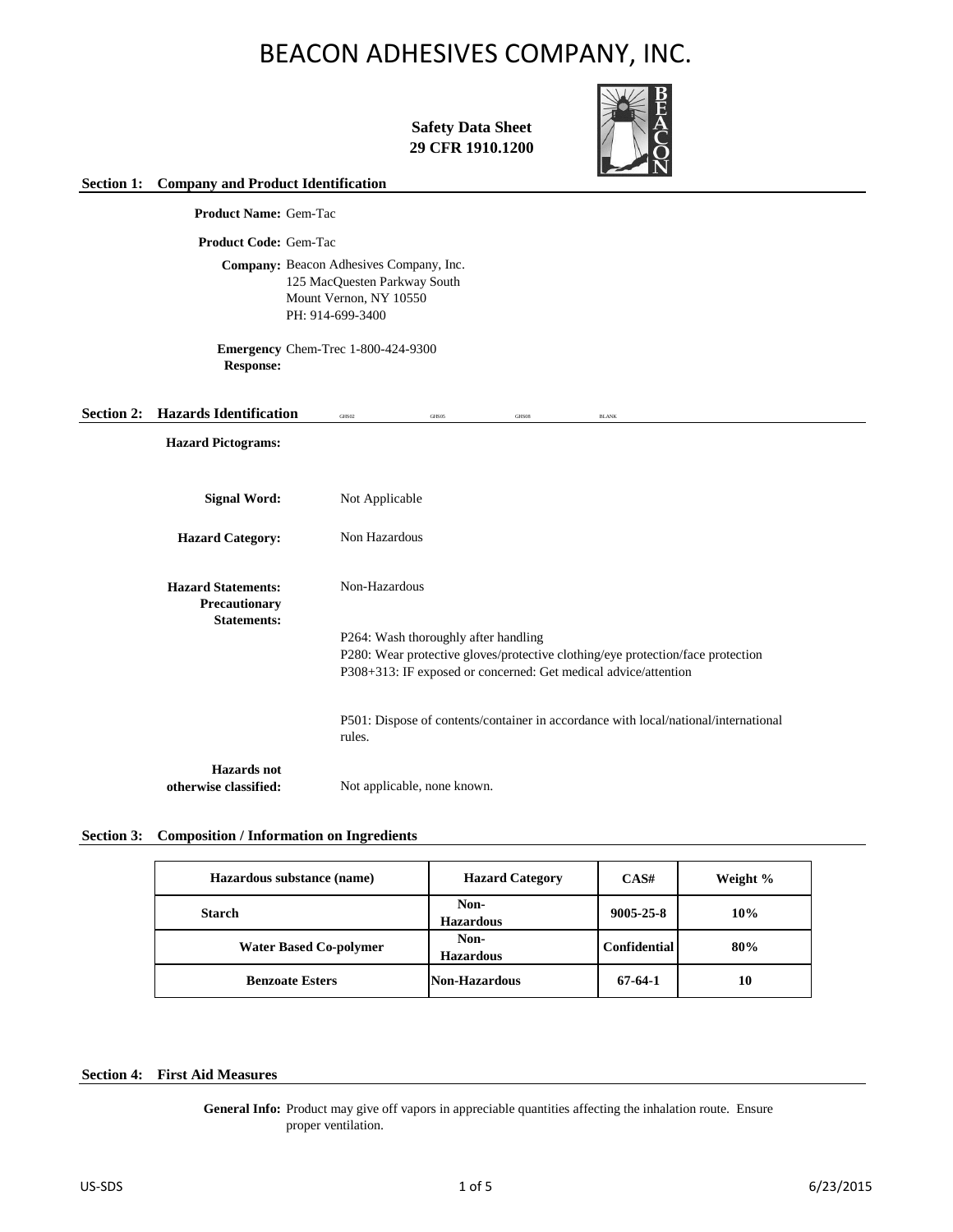**Notable Exposure**  Treat Symptomatically **symptoms:**

**If ingested:** Rinse mouth. Seek immediate medical attention.

- **If inhaled:** Remove to fresh air. Obtain medical attention if asthma-like symptoms or other symptoms develop.
- **Eye contact:** Immediately flush eyes with plenty of water for at least 15 minutes. Remove contact lenses if present and easy to do. Get medical attention if irritation develops or persists.
- Skin contact: Take off immediately all contaminated clothing. Rinse with water thoroughly. Get medical advice if irritation develops or persists.
- **Additional Info:** Observe for any symptoms for several hours after exposure. Follow up with medical attention if symptoms develop.

# **Section 5: Fire Fighting Measures**

**General Info:** None Known

**Extinguishing**  Water Spray, Dry chemical, Carbon Dioxide Foam. **Method / Equipment:**

#### **Section 6: Accidental Release Measures**

Personal precautions, Wear appropriate personal protective equipment. **protective equipment and procedures:**

**Containment**  Large Spills: Contain actively spilling material if safe and easy to do so. Dike the spilled **Equipment and**  material, where this is possible. Utilize absorbent clay or sand to contain and stop spreading **Procedures:** material.

Small Spills: Utilize absorbent clay or sand and transfer to waste receptacles.

Cleanup Procedures: Collect all contaminated clay, media, or other cleanup materials into a waste receptacle. If cleaning surface is necessary, utilize mineral spirits or other solvents, provided adequate ventilation is available.

### **Section 7: Handling and Storage**

**Safe Handling**  No special precaustions are necessary beyond normal good hygiene practices. **Precautions:**

**Recommendations**  Keep conatiner closed **for Storage:**

#### **Section 8: Exposure Control / Personal Protection**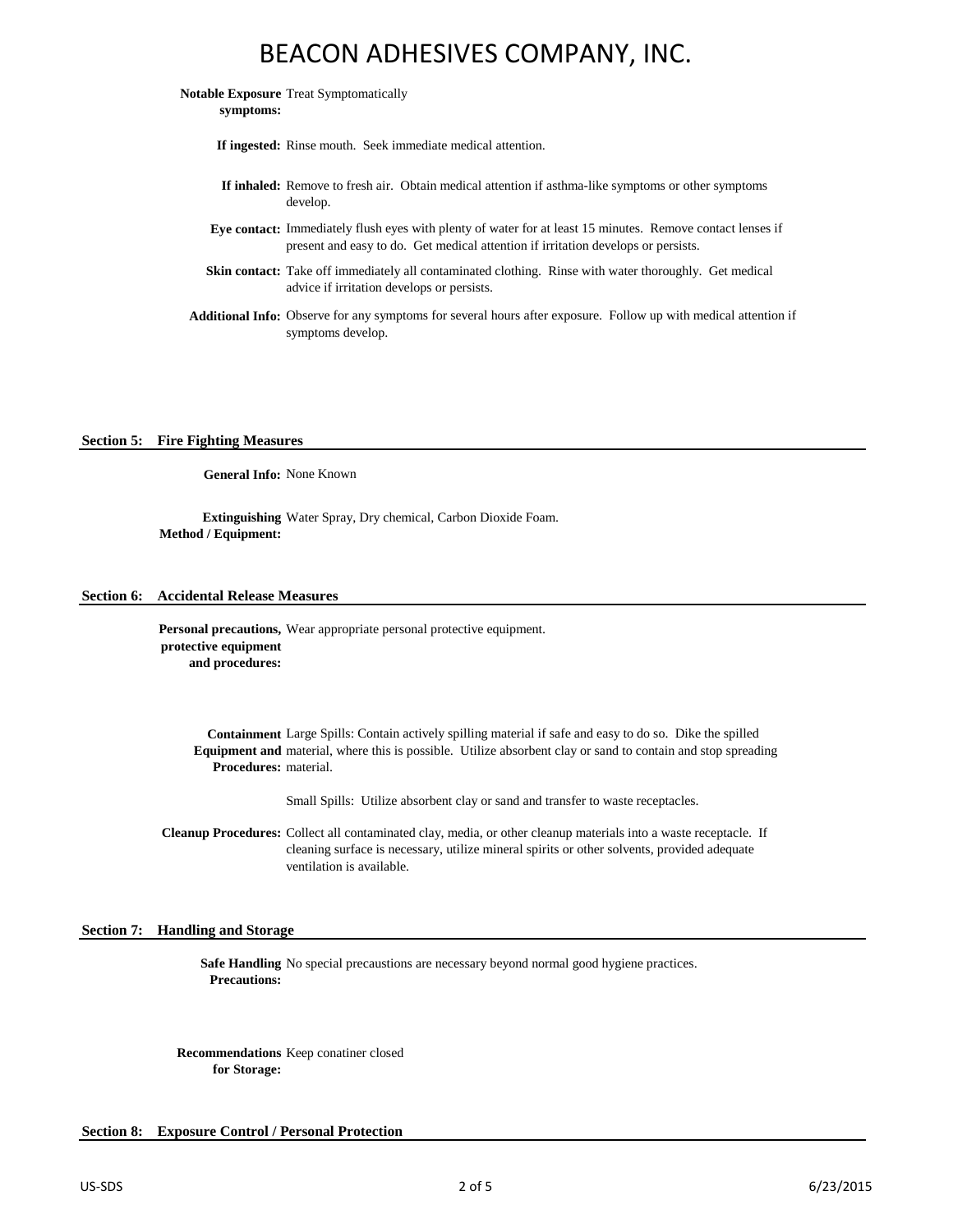General / Local exhaust ventilation should be utilized. Eye wash facilities must be available when handling **Engineering**  this product.

**Controls:**

**Work Clothing:** Protective work clothing which covers skin and prevents exposures.

**Eye/face protection:** Wear safety goggles or face shield.

**Skin Protection:** Use good hygiene.

**Respiratory**  Utilize respirator if airborne levels are not maintained below exposure limits, or if ventilation is **Protection:** inadequate.

**Additional**  Observe good chemical hygiene practices. Do not smoke or eat while using this product. Wash **Information:** hands or exposed skin after using the product.

32 F

 $N/A$ 

#### **Section 9: Physical and Chemical Properties**

| <b>State:</b> Liquid                | <b>Melting Point:</b> N/A                                                  | Freezing<br>Point: |
|-------------------------------------|----------------------------------------------------------------------------|--------------------|
| <b>Color:</b> White                 | <b>Boiling</b> $212 \mathrm{F}$<br><b>Point/Range:</b><br><b>Odor:</b> N/A | pН                 |
| Sp Grav: $1.1 \, 1.2$               | <b>Flash Point: N/A</b>                                                    |                    |
| <b>Upper Flam Limits:</b> Not avail | <b>Lower Flam Not avail</b><br>Limits:                                     |                    |
|                                     | <b>Viscosity: 800 cSt</b>                                                  |                    |

#### **Section 10: Stability and Reactivity**

**General:** This product is stable.

**Conditions to avoid** Freezing Temperatures.

#### **Section 11: Toxicological Information**

General Information: Contains solvents which may be harmful in contact with skin or if inhaled.

**Toxicological**  Product has not been tested. Solvent vapors may cause drowsiness or dizziness. Prolonged **Information**  inhalation may be harmful to human health. Irritating in case of skin or eye contact. May be **(product):** harmful if swallowed or in contact with skin.

**Likely Routes of**  Inhalation of vapors, dermal **Exposure:**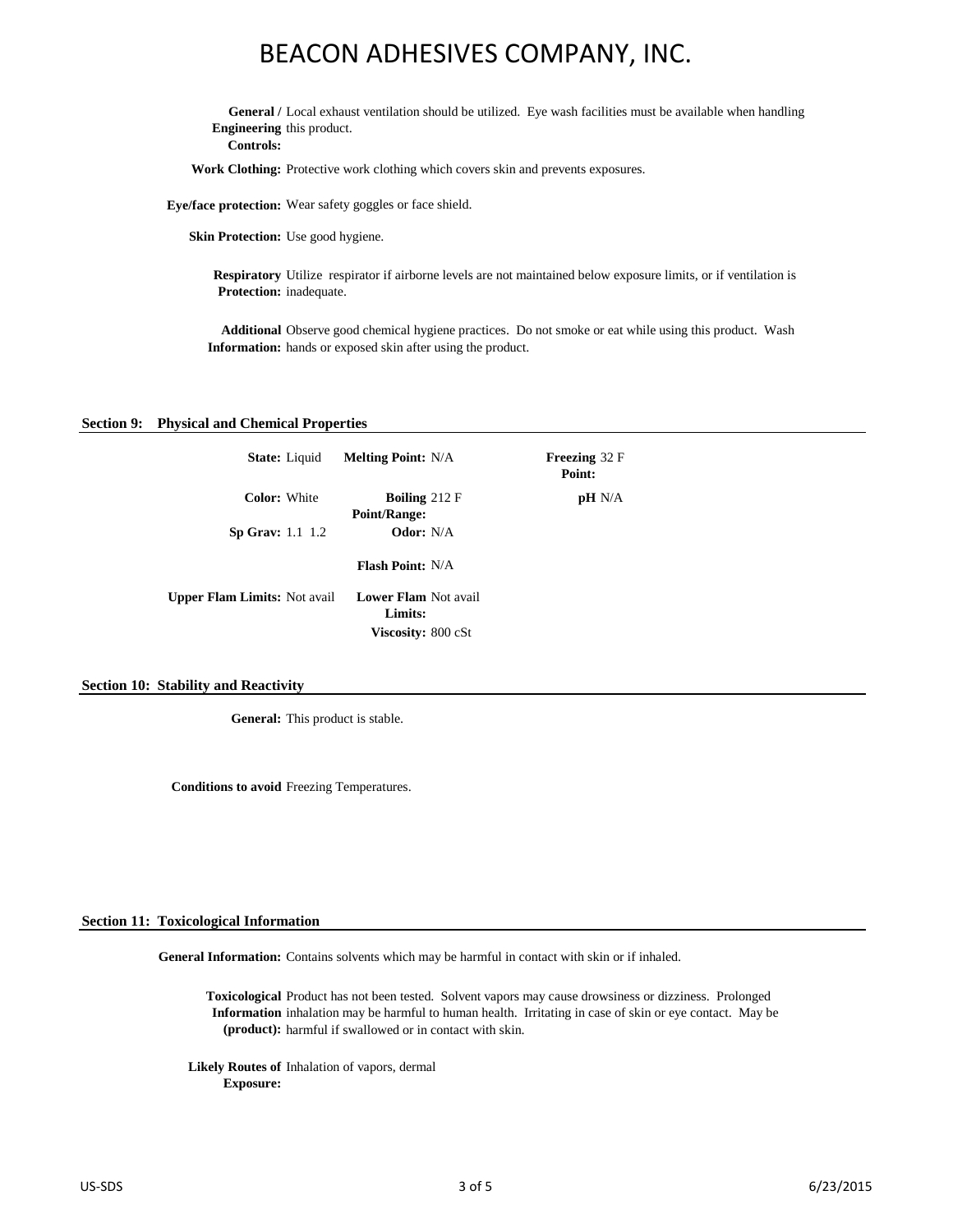#### **Toxicological Information (contained substances)**

| Hazardous substance (name) |           | LD50 Oral | <b>LD50 Dermall</b> | $LC50$ Inh | Irritancy:  |
|----------------------------|-----------|-----------|---------------------|------------|-------------|
| <b>Water Based</b>         | Copolvmer | No Info   | No Info             | No Info    | <b>None</b> |
| <b>Benzoate Esters</b>     |           | No Info   | No Info             | No Info    | <b>None</b> |
| <b>Starch</b>              |           | No Info   | No Info             | No Info    | <b>None</b> |

#### **Section 12: Ecological Information**

**General information:** Product not Hazardous

**Aquatic toxicity:** N/A

**Degradation / Mobility info:** N/A

**Bioaccumulative potential:** N/A

# **Section 13: Disposal Information**

**Product disposal:** Dispose of product in accordance with local, regional, and national regulations. Consult with waste contractor. Contains low levels of flammable solvents.

**Container disposal:** Treat empty containers with extra care,Recommending crushing containers.

**Other considerations:** No further information.

# **Section 14: Transport Information**

**DOT:** Non-regulated

**IMO/IMDG:** Non-regulated

**IATA:** Non-regulated

**OTHER:** Inquire for further transport information.

**Comments:**

#### **Section 15: Regulatory Information**

**TSCA:** Not Listed

**CERCLA RQ:** Unlisted

**SARA 311/312:** Not Listed

**SARA 313** Not Listed

**Section 16: Other Information**

**SDS Author: Version Date:** 6/17/2015 Pete Ryan